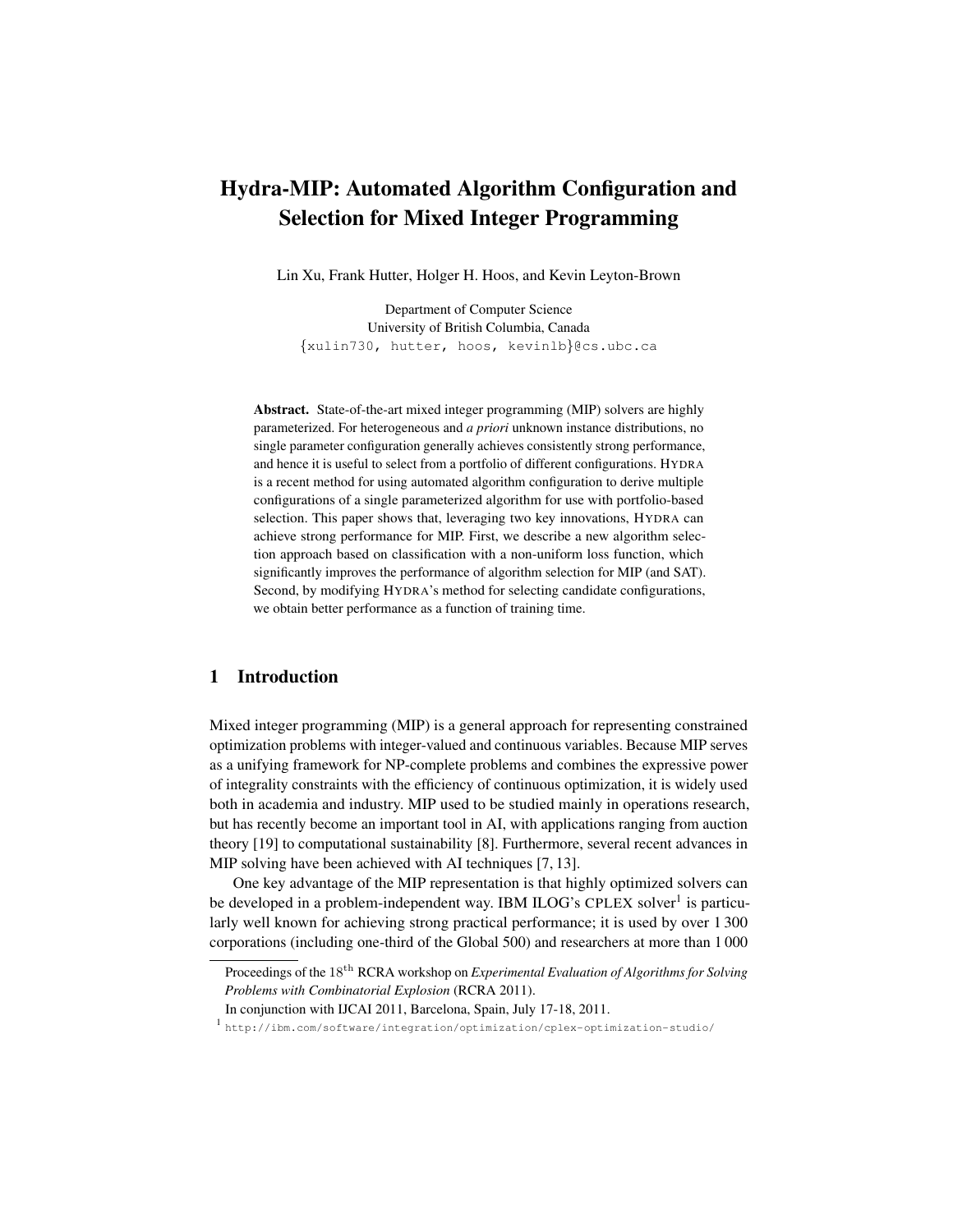universities [16]. Here, we propose improvements to CPLEX that have the potential to directly impact this massive user base.

State-of-the-art MIP solvers typically expose many parameters to end users; for example, CPLEX 12.1 comes with a 221-page parameter reference manual describing 135 parameters. The CPLEX manual warns that "integer programming problems are more sensitive to specific parameter settings, so you may need to experiment with them." How should such solver parameters be set by a user aiming to solve a given set of instances? Obviously—despite the advice to "experiment"—effective manual exploration of such a huge space is infeasible; instead, an automated approach is needed.

Conceptually, the most straightforward option is to search the space of algorithm parameters to find a (single) configuration that minimizes a given performance metric (*e.g.*, average runtime). Indeed, CPLEX itself includes a self-tuning tool that takes this approach. A variety of problem-independent algorithm configuration procedures have also been proposed in the AI community, including I/F-Race [3], ParamILS [15, 14], and GGA [2]. Of these, only PARAMILS has been demonstrated to be able to effectively configure CPLEX on a variety of MIP benchmarks, with speedups up to several orders of magnitude, and overall performance substantially better than that of the CPLEX self-tuning tool [13].

While automated algorithm configuration is often very effective, particularly when optimizing performance on homogeneous sets of benchmark instances, it is no panacea. In fact, it is characteristic of NP-hard problems that no single solver performs well on all inputs (see, *e.g.*, [30]); a procedure that performs well on one part of an instance distribution often performs poorly on another. An alternative approach is to choose a *portfolio* of different algorithms (or parameter configurations), and to select between them on a per-instance basis. This *algorithm selection problem* [24] can be solved by gathering cheaply computable features from the problem instance and then evaluating a learned model to select the best algorithm [20, 9, 6]. The well-known SATZILLA [30] method uses a regression model to predict the runtime of each algorithm and selects the algorithm predicted to perform best. Its performance in recent SAT competitions illustrates the potential of portfolio-based selection: it is the best known method for solving many types of SAT instances, and almost always outperforms all of its constituent algorithms.

Portfolio-based algorithm selection also has a crucial drawback: it requires a strong and sufficiently uncorrelated portfolio of solvers. While the literature has produced many different approaches for solving SAT, there are few strong MIP solvers, and the ones that do exist have similar architectures. However, algorithm configuration and portfolio-based algorithm selection can be combined to yield *automatic portfolio construction* methods applicable to domains in which only a single, highly-parameterized algorithm exists.

Two such approaches have been proposed in the literature. HYDRA [28] is an iterative procedure. It begins by identifying a single configuration with the best overall performance, and then iteratively adds algorithms to the portfolio by applying an algorithm configurator with a customized, dynamic performance metric. At runtime, algorithms are selected from the portfolio as in SATZILLA. ISAC [17] first divides instance sets into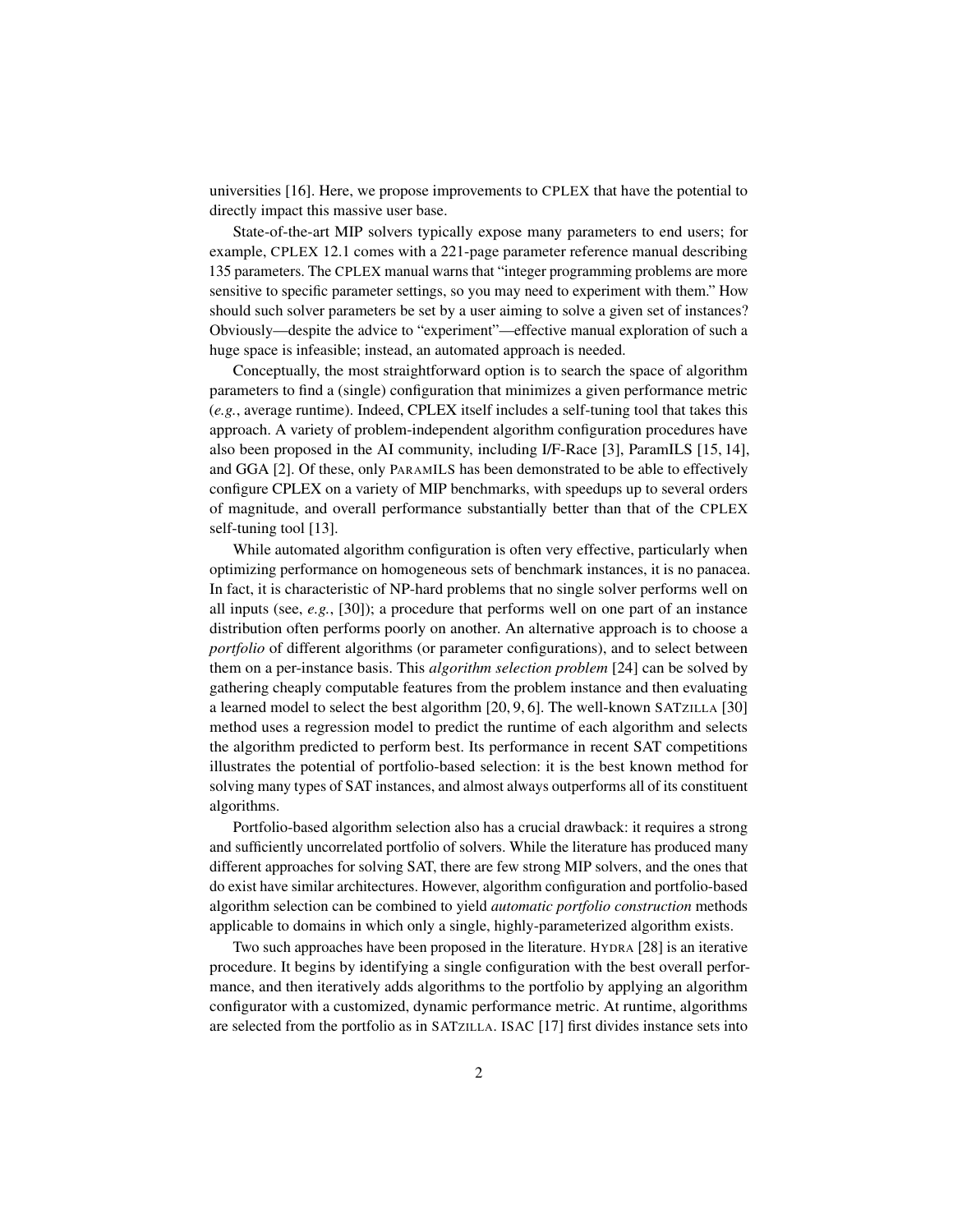clusters based on instance features using the  $G$ -means clustering algorithm, then applies an algorithm configurator to find a good configuration for each cluster. At runtime, ISAC computes the distance in feature space to each cluster centroid and selects the configuration for the closest cluster. We note two theoretical reasons to prefer HYDRA to ISAC. First, ISAC's clustering is solely based on distance in feature space, completely ignoring the importance of each feature to runtime. Thus, ISAC's performance can change dramatically if additional features are added (even if they are uninformative). Second, no amount of training time allows ISAC to recover from a misleading initial clustering or an algorithm configuration run that yields poor results. In contrast, HYDRA can recover from poor algorithm configuration runs in later iterations.

In this work, we show that HYDRA can be used to build strong portfolios of CPLEX configurations, dramatically improving CPLEX's performance for a variety of MIP benchmarks, as compared to ISAC, algorithm configuration alone, and CPLEX's default configuration. This achievement leverages two modifications to the original HYDRA approach, presented in Section 2. Section 3 describes the features and CPLEX parameters we identified for use with HYDRA, along with the benchmark sets upon which we evaluated it. Section 4 evaluates HYDRA-MIP and presents evidence that our improvements to HYDRA are also useful beyond MIP. Section 5 concludes and describes future work.

## 2 Improvements to Hydra

It is difficult to directly apply the original HYDRA method to the MIP domain, for two reasons. First, the data sets we face in MIP tend to be highly heterogeneous; preliminary prediction experiments (not reported here for brevity) showed that HYDRA's linear regression models were not robust for such heterogeneous inputs, sometimes yielding extreme mispredictions of more than ten orders of magnitude. Second, individual HYDRA iterations can take days to run—even on a large computer cluster—making it difficult for the method to converge within a reasonable amount of time. (We say that HYDRA has converged when substantial increases in running time stop leading to significant performance gains.)

In this section, we describe improvements to HYDRA that address both of these issues. First, we modify the model-building method used by the algorithm selector, using a classification procedure based on decision forests with a non-uniform loss function. Second, we modify HYDRA to add multiple solvers in each iteration and to reduce the cost of evaluating these candidate solvers, speeding up convergence. We denote the original method as  $Hydra_{LR,1}$  ("LR" stands for linear regression and "1" indicates the number of configurations added to the portfolio per iteration), the new method including only our first improvement as  $Hydr a_{DF,1}$  ("DF" stands for decision forests), and the full new method as  $Hydr a_{DF, k}$ .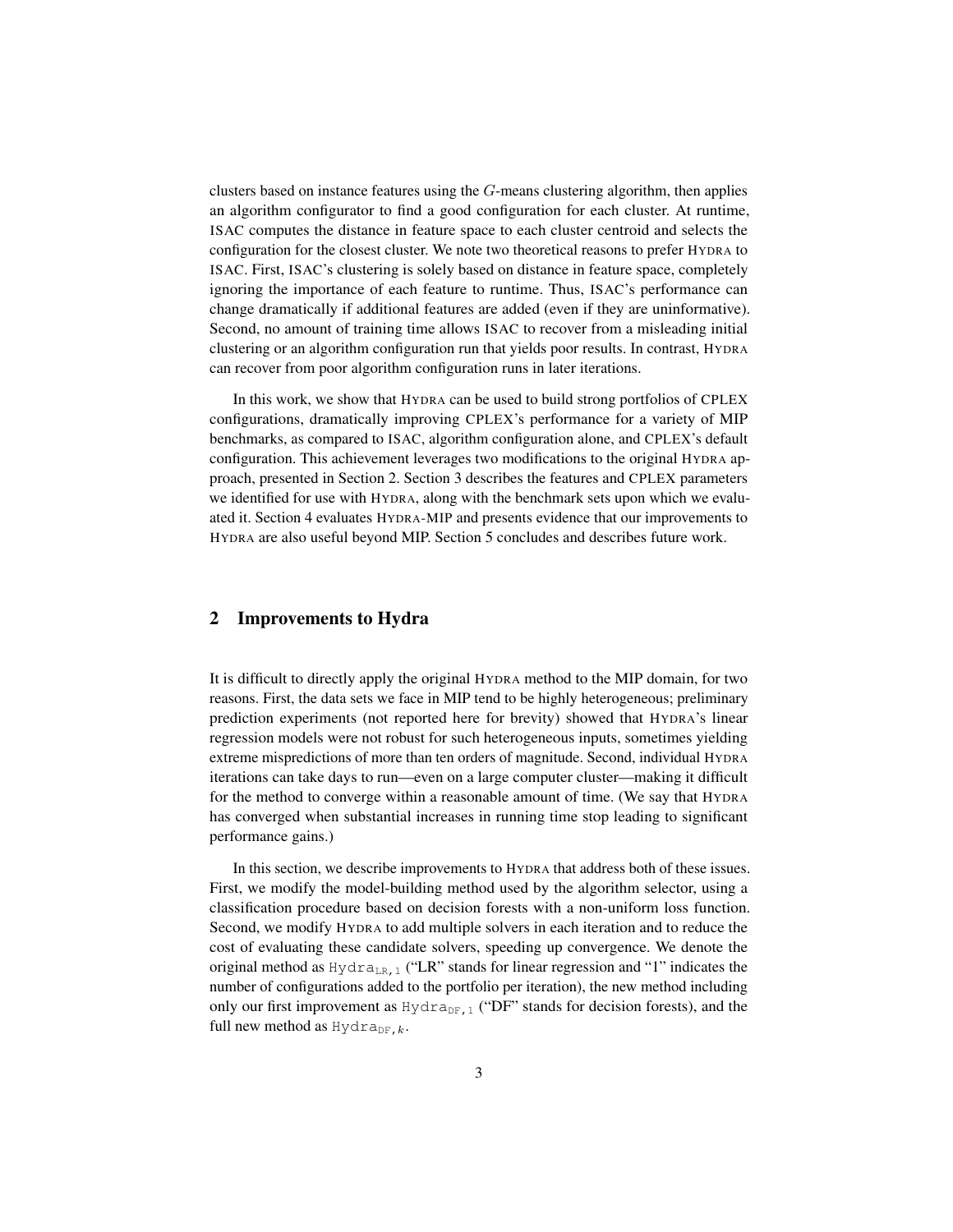#### 2.1 Decision forests for algorithm selection

There are many existing techniques for algorithm selection, based on either regression [30, 26] or classification[10, 9, 25, 23]. SATZILLA [30] uses linear basis function regression to predict the runtime of each of a set of  $K$  algorithms, and picks the one with the best predicted performance. Although this approach has led to state-of-the-art performance for SAT, it does not directly minimize the cost of running the portfolio on a set of instances, but rather minimizes the prediction error separately in each of  $K$ predictive models. This has the advantage of penalizing costly errors (picking a slow algorithm over a fast one) more than less costly ones (picking a fast algorithm over a slightly faster one), but cannot be expected to perform well when training data is sparse. Stern et al [26] applied the recent Bayesian recommender system *Matchbox* to algorithm selection; similar to SATZILLA, this approach is cost-sensitive and uses a regression model that predicts the performance of each algorithm. CPHYDRA[23] uses case-based reasoning to determine a schedule of constraint satisfaction solvers (instead of picking a single solver). Its  $k$ -nearest neighbor approach is simple and effective, but determines similarity solely based on instance features (ignoring instance hardness). Finally, ISAC uses a cost-agnostic clustering approach for algorithm selection. Our new selection procedure uses an explicit cost-sensitive loss function—punishing misclassifications in direct proportion to their impact on portfolio performance—without predicting runtime. Such an approach has never before been applied to algorithm selection: all existing classification approaches use a simple 0–1 loss function that penalizes all misclassification equally  $(e.g., [25, 9, 10])$ . Specifically, this paper describes a cost-sensitive classification approach based on decision forests (DFs). Particularly for heterogeneous benchmark sets, DFs offer the promise of effectively partitioning the feature space into qualitatively different parts. In contrast to clustering methods, DFs take runtime into account when determining that partitioning.

We constructed cost-sensitive DFs as collections of  $T$  cost-sensitive decision trees [27]. Following [4], given *n* training data points with  $k$  features each, for each tree we construct a bootstrap sample of  $n$  training data points sampled uniformly at random with repetitions; during tree construction, we sample a random subset of  $\log_2(k) + 1$  features at each internal node to be considered for splitting the data at that node. Predictions are based on majority votes across all T trees. For a set of m algorithms  $\{s_1, \ldots, s_m\}$ , an  $n \times k$  matrix holding the values of k features for each of n training instances, and an  $n \times m$  matrix P holding the performance of the m algorithms on the n instances, we construct our selector based on  $m \cdot (m-1)/2$  pairwise cost-sensitive decision forests, determining the labels and costs as follows. For any pair of algorithms  $(i, j)$ , we train a cost-sensitive decision forest  $DF(i, j)$  on the following weighted training data: we label an instance q as i if  $P(q, i)$  is better than  $P(q, j)$ , and as j otherwise; the weight for that instance is  $|P(q, i) - P(q, j)|$ . For test instances, we apply each  $DF(i, j)$  to vote for either  $i$  or  $j$  and select the algorithm with the most votes as the best algorithm for that instance. Ties are broken by only counting the votes from those decision forests that involve algorithms which received equal votes; further ties are broken randomly.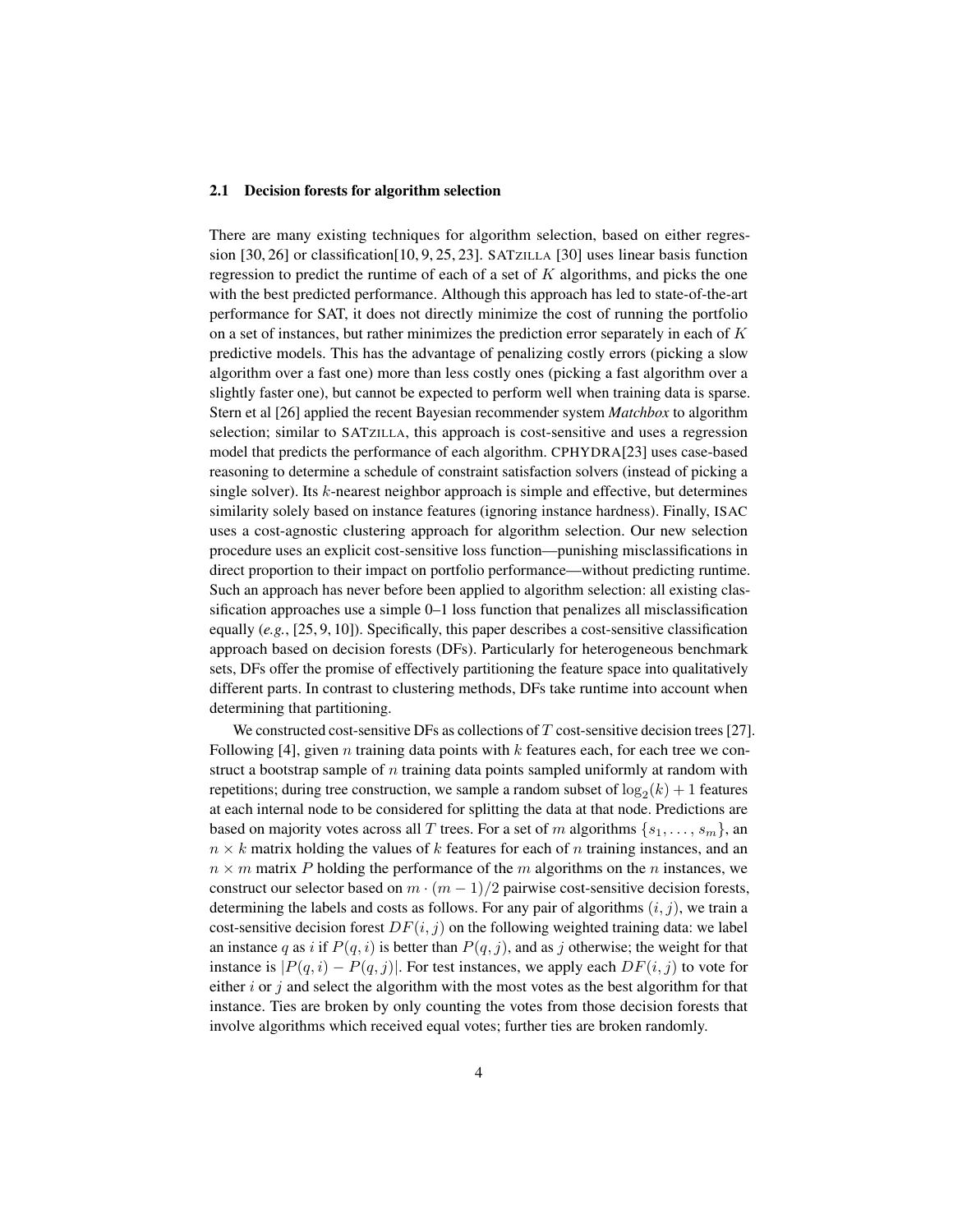We made one further change to the mechanism gleaned from SATZILLA. Originally, a subset of candidate solvers was chosen by determining the subset for which portfolio performance is maximized, taking into account model mispredictions. Likewise, a similar procedure was used to determine presolver policies. These internal optimizations were performed based on the same instance set used to train the models. However, this can be problematic if the model overfits the training data; therefore, in this work, we use 10-fold cross validation instead.

#### 2.2 Speeding up convergence

HYDRA uses an automated algorithm configurator as a subroutine, which is called in every iteration to find a configuration that augments the current portfolio as well as possible. Since algorithm configuration is a hard problem, configuration procedures are incomplete and typically randomized. Because a single run of a randomized configuration procedure might not yield a high-performing parameter configuration, it is common practice to perform multiple runs in parallel and to use the configuration that performs best on the training set [12, 14, 28, 13].

Here, we make two modifications to HYDRA to speed up its convergence. First, in each iteration, we add k promising configurations to the portfolio, rather than just the single best. If algorithm configuration runs were inexpensive, this modification to HYDRA would not help: additional configurations could always be found in later iterations, if they indeed complemented the portfolio at that point. However, when each iteration must repeatedly solve many difficult MIP instances, it may be impossible to perform more than a small number of HYDRA iterations within any reasonable amount of time, even when using a computer cluster. In such a case, when many good (and rather different) configurations are found in an iteration, it can be wasteful to retain only one of these.

Our second change to HYDRA concerns the way that the 'best' configurations returned by different algorithm configuration runs are identified. Hydra<sub>DF, 1</sub> determines the 'best' of the configurations found in a number of independent configurator runs by evaluating each configuration on the full training set and selecting the one with best performance. This evaluation phase can be very costly: *e.g.*, if we use a cutoff time of 300 seconds per run during training and have 1 000 instances, then computing the training performance of each candidate configuration can take nearly four CPU days. Therefore, in Hydra<sub>DF,k</sub>, we select the configuration for which the configuration procedure's internal estimate of the average performance improvement over the existing portfolio is largest. This alternative is computationally cheap: it does not require any evaluations of configurations beyond those already performed by the configurator. However, it is also potentially risky: different configurator runs typically use the training instances in a different order and evaluate configurations using different numbers of instances. It is thus possible that the configurator's internal estimate of improvement for a parameter configuration is high, but that it turns out to not help for instances the configurator has not yet used.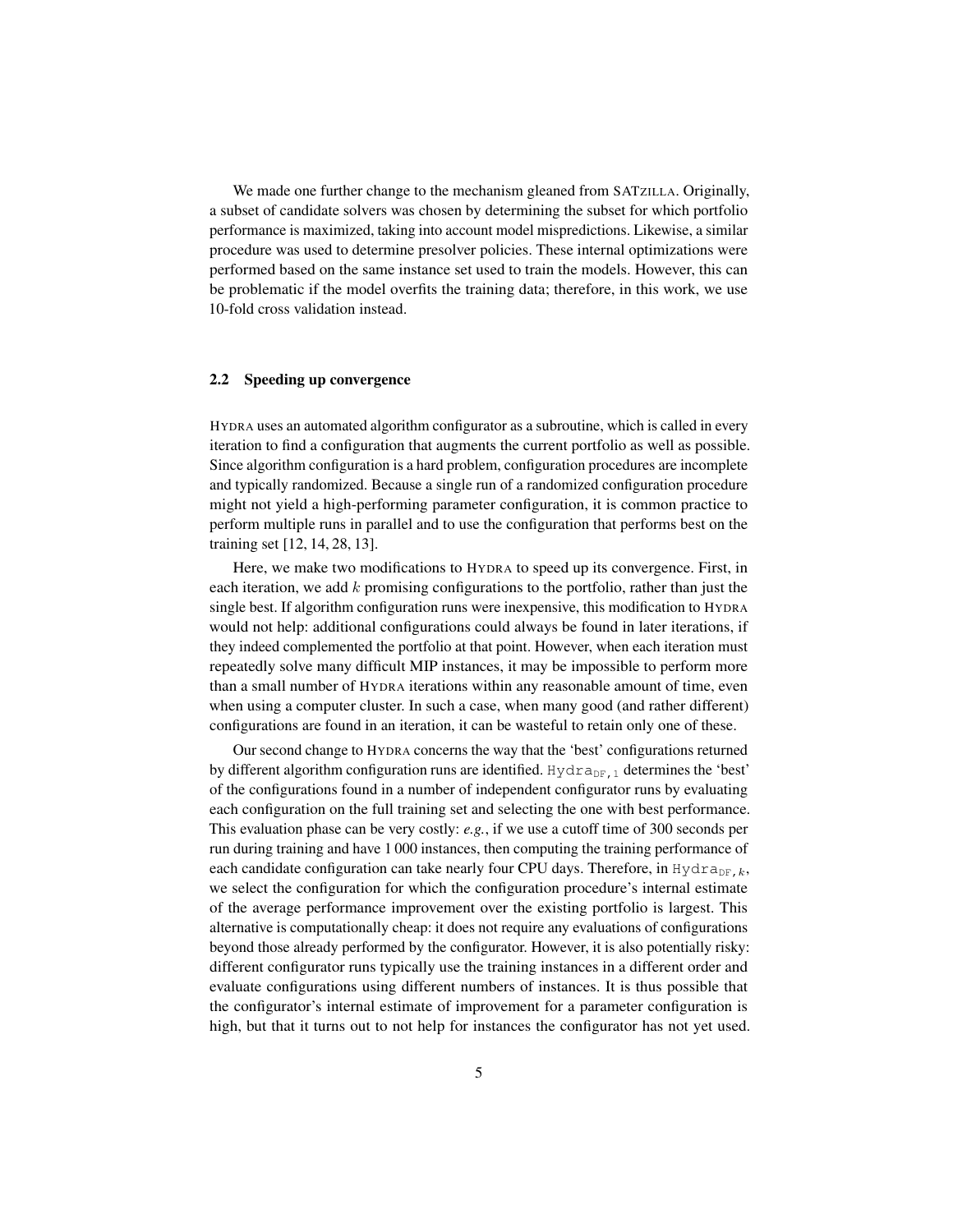Fortunately, adding k parameter configurations to the portfolio in each iteration mitigates this problem: if each of the k selected configurations has independent probability  $p$  of yielding a poor configuration, the probability of all  $k$  configurations being poor is only  $p^k.$ 

## 3 MIP: Features, Data Sets, and Parameters

While the improvements to HYDRA presented above were motivated by MIP, they can nevertheless be applied to any domain. In this section, we describe all domain-*specific* elements of HYDRA-MIP: the MIP instance features upon which our models depend, the CPLEX parameters we configured, and the data sets upon which we evaluated our methods.

## 3.1 Features of MIP Instances

We constructed a large set of 139 MIP features, drawing on 97 existing features [21, 11, 17] and also including 42 new probing features. Specifically, existing work used features based on problem size, graph representations, proportion of different variable types (*e.g.*, discrete *vs* continuous), constraint types, coefficients of the objective function, the linear constraint matrix and the right hand side of the constraints. We extended those features by adding more descriptive statistics when applicable, such as medians, variation coefficients, and interquantile distances of vector-based features. For the first time, we also introduce a set of MIP probing features based on short runs of CPLEX using default settings. These contain 20 single probing features and 22 vector-based features. The single probing features are as follows. *Presolving features* (6 in total) are CPU times for presolving and relaxation, # of constraints, variables, nonzero entries in the constraint matrix, and clique table inequalities after presolving. *Probing cut usage features* (8 in total) are the number of each of 7 different cut types, and total cuts applied. *Probing result features* (6 in total) are MIP gap achieved, # of nodes visited), # of feasible solutions found, # of iterations completed, # of times CPLEX found a new incumbent by primal heuristics, and # of solutions or incumbents found. Our 22 vector-based features contain descriptive statistics (averages, medians, variation coefficients, and interquantile distances, *i.e.*, q90-q10) for the following 6 quantities reported by CPLEX over time: (a) improvement of objective function; (b) number of integer-infeasible variables at current node; (c) improvement of best integer solution; (d) improvement of upper bound; (e) improvement of gap; (f) nodes left to be explored (average and variation coefficient only).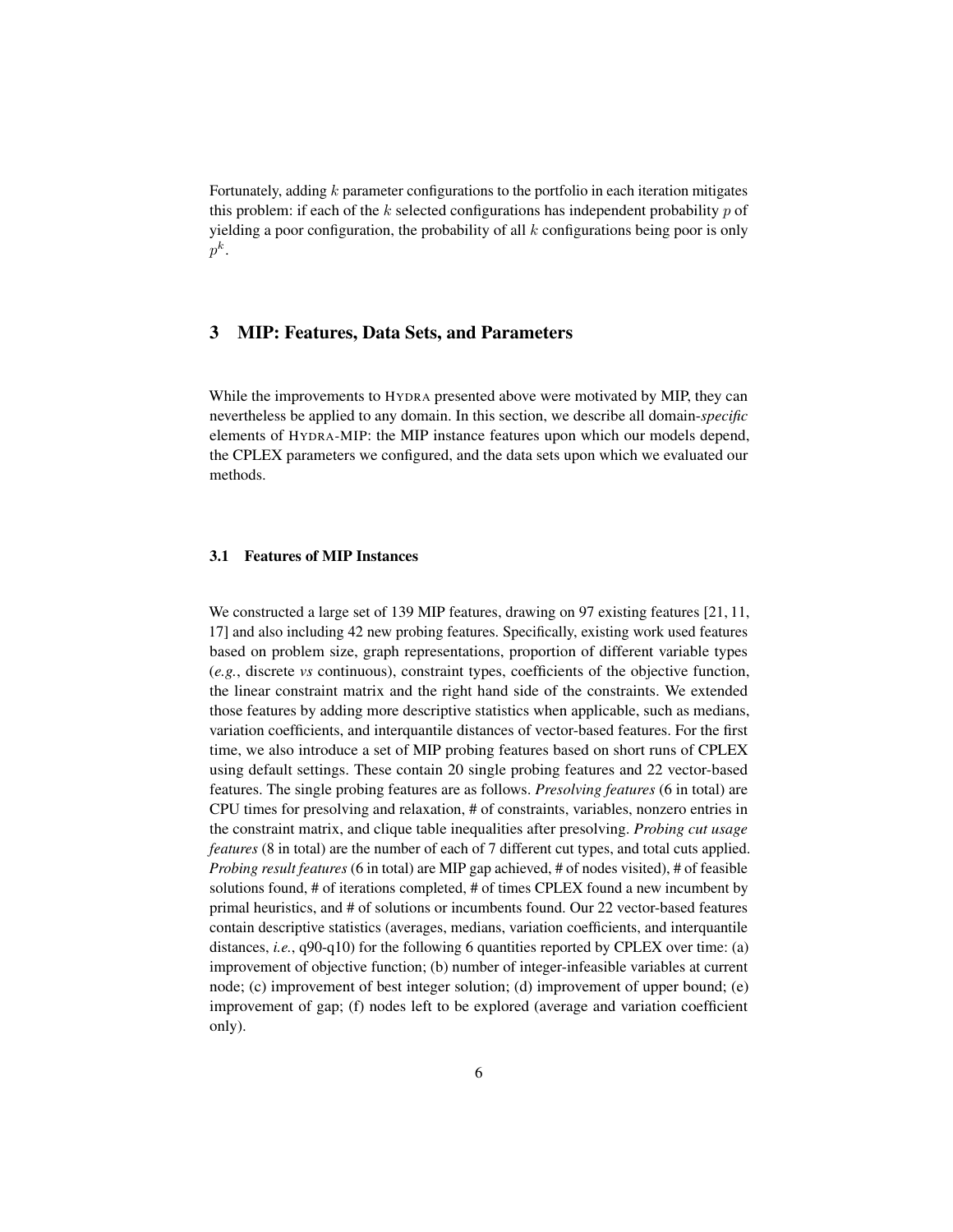### 3.2 CPLEX Parameters

Out of CPLEX 12.1's 135 parameters, we selected a subset of 74 parameters to be optimized. These are the same parameters considerd in [13], minus two parameters governing the time spent for probing and solution polishing. (These led to problems when the captime used during parameter optimization was different from that used at test time.) We were careful to keep all parameters fixed that change the problem formulation (*e.g.*, parameters such as the optimality gap below which a solution is considered optimal). The 74 parameters we selected affect all aspects of CPLEX. They include 12 preprocessing parameters; 17 MIP strategy parameters; 11 parameters controlling how aggressively to use which types of cuts; 8 MIP "limits" parameters; 10 simplex parameters; 6 barrier optimization parameters ; and 10 further parameters. Most parameters have an "automatic" option as one of their values. We allowed this value, but also included other values (all other values for categorical parameters, and a range of values for numerical parameters). Exploiting the fact that 4 parameters were conditional on others taking certain values, they gave rise to  $4.75 \cdot 10^{45}$  distinct parameter configurations.

### 3.3 MIP Benchmark Sets

Our goal was to obtain a MIP solver that works well on heterogenous data. Thus, we selected four heterogeneous sets of MIP benchmark instances, composed of many well studied MIP instances. They range from a relatively simple combination of two homogenous subsets (CL∪REG) to heterogenous sets using instances from many sources (*e.g.*, MIX). While previous work in automated portfolio construction for MIP [17] has only considered very easy instances ( $ISAC(new)$ ) with a mean CPLEX default runtime below 4 seconds), our three new benchmarks sets are much more realistic, with CPLEX default runtimes ranging from seconds to hours.

CL∪REG is a mixture of two homogeneous subset, CL and REG. CL instances come from computational sustainability; they are based on real data used for the construction of a wildlife corridor for endangered grizzly bears in the Northern Rockies [8] and encoded as mixed integer linear programming (MILP) problems. We randomly selected 1000 CL instances from the set used in [13], 500 for training and 500 for testing. REG instances are MILP-encoded instances of the winner determination problem in combinatorial auctions. We generated 500 training and 500 test instances using the regions generator from the Combinatorial Auction Test Suite [22], with the number of bids selected uniformly at random from between 750 and 1250, and a fixed bids/goods ratio of 3.91 (following [21]).

CL∪REG∪RCW is the union of CL∪REG and another set of MILP-encoded instances from computational sustainability, RCW. These instances model the spread of the endangered red-cockaded woodpecker, conditional on decisions about certain parcels of land to be protected. We generated 990 RCW instances (10 random instances for each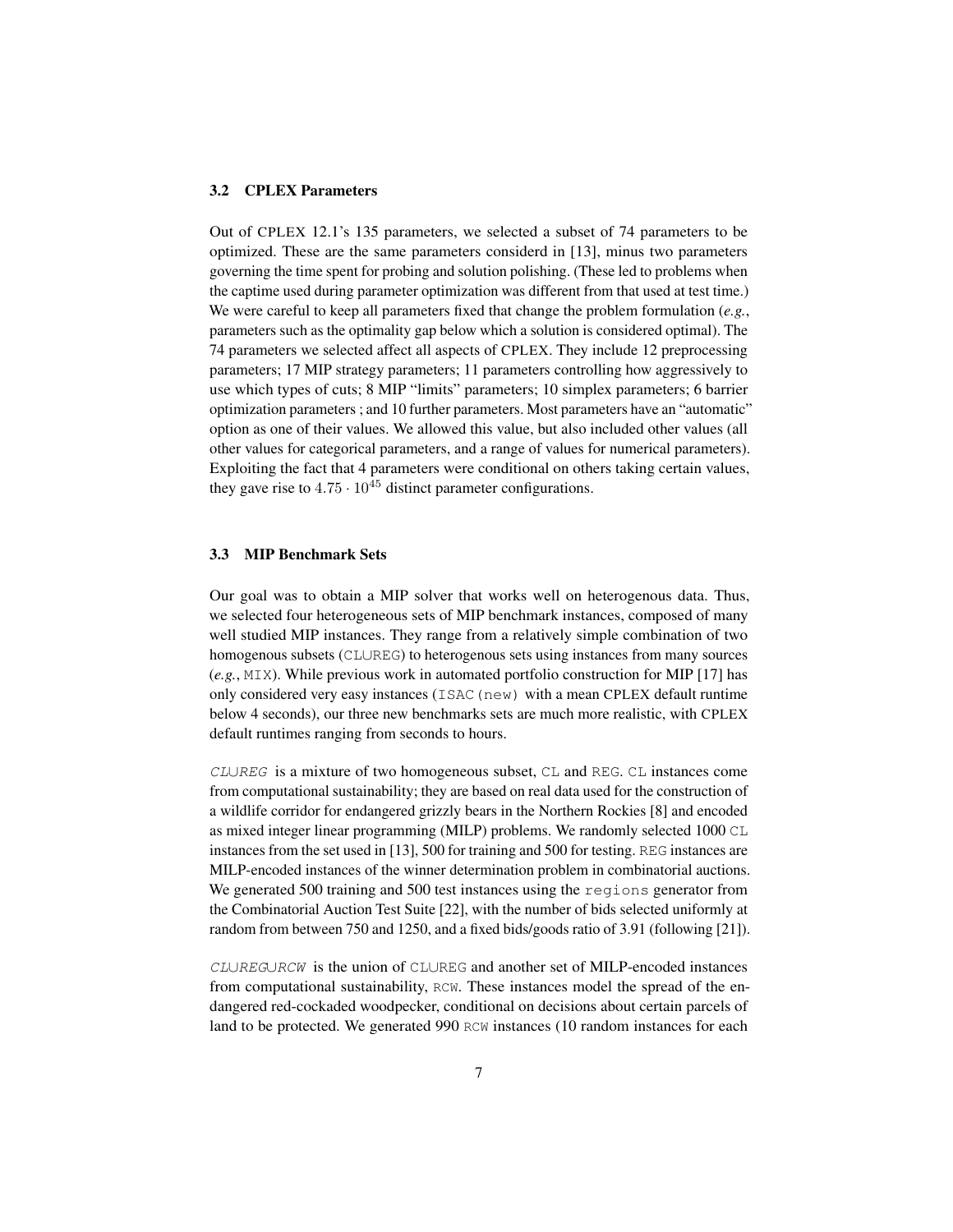combination of 9 maps and 11 budgets), using the generator from [1] with the same parameter setting, except a smaller sample size of 5. We split these instances 50:50 into training and test sets.

ISAC (new) is a subset of the MIP data set from [17]; we could not use the entire set, since the authors had irretrievably lost their test set. We thus divided their 276 training instances into a new training set of 184 and a test set of 92 instances. Due to the small size of the data set, we did this in a stratified fashion, first ordering the instances based on CPLEX default runtime and then picking every third instance for the test set.

MIX subsets of the sets studied in [13]. It includes all instances from MASS (100 instances), MIK (120 instances), CLS (100 instances), and a subset of CL (120 instances) and REG200 (120 instances). (Please see [13] for the description of each underlying set.) We preserved the training-test split from [13], resulting in 280 training and 280 test instances.

## 4 Experimental Results

In this section, we examined HYDRA-MIP's performance on our MIP datasets. We began by describing the experimental setup, and then evaluated each of our improvements to Hydra<sub>LR.1</sub>.

#### 4.1 Experimental setup

For algorithm configuration we used PARAMILS version 2.3.4 with its default instantiation of FOCUSEDILS with adaptive capping [14]. We always executed 25 parallel configuration runs with different random seeds with a 2-day cutoff. (Running times were always measured using CPU time.) During configuration, the captime for each CPLEX run was set to 300 seconds, and the performance metric was penalized average runtime (PAR-10, where PAR- $k$  of a set of r runs is the mean over the r runtimes, counting timed-out runs as having taken  $k$  times the cutoff time). For testing, we used a cutoff time of 3 600 seconds. In our feature computation, we used a 5-second cutoff for computing probing features. We omitted these probing features (only) for the very easy ISAC (new) benchmark set. We used the Matlab version R2010a implementation of cost-sensitive decision trees; our decision forests consisted of 99 such trees. All of our experiments were carried out on a cluster of 55 dual 3.2GHz Intel Xeon PCs with 2MB cache and 2GB RAM, running OpenSuSE Linux 11.1.

In our experiments, the total running time for the various HYDRA procedures was often dominated by the time required for running the configurator and therefore turned out to be roughly proportional to the number of HYDRA iterations performed. Each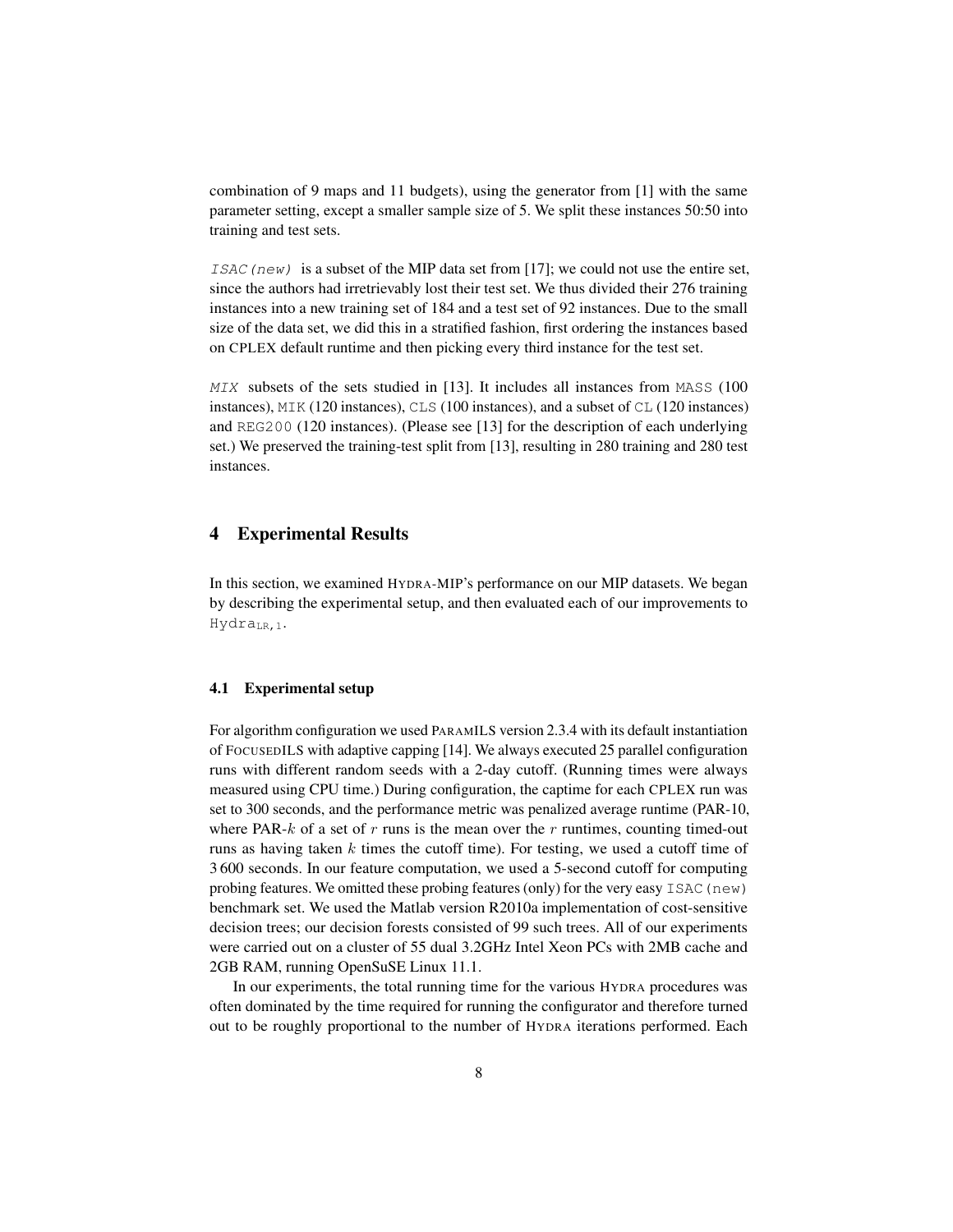| DataSet     |    | Model Train (cross valid.) |                                                                                                                      |  | Test |  |                       | ISF: LR/DF    | (Test)       |
|-------------|----|----------------------------|----------------------------------------------------------------------------------------------------------------------|--|------|--|-----------------------|---------------|--------------|
|             |    |                            | Time   PAR (Solved)    Time   PAR (Solved)                                                                           |  |      |  |                       | Time          | <b>PAR</b>   |
| СL          | LR |                            | <b>39.7 39.7</b> (100%) <b>39.4 39.4</b> (100%)                                                                      |  |      |  |                       | $ 1.00\times$ | $1.00\times$ |
| <b>UREG</b> | DF |                            | 39.7 39.7 (100%) 39.3 39.3 (100%)                                                                                    |  |      |  |                       |               |              |
| <b>CLU</b>  | LR |                            | $\frac{331}{105.1} \frac{331}{105.1} \frac{1}{100\%}\right) \cdot 102.6 \cdot 102.6 \cdot 100\% \cdot 1.04 \times 1$ |  |      |  |                       |               | $1.04\times$ |
| REGURCW     | DF |                            | $98.8$   98.8 (100%)   98.8   98.8 (100%)                                                                            |  |      |  |                       |               |              |
|             | LR |                            | $2.68$   2.68 (100%)   2.36   2.36 (100%)                                                                            |  |      |  |                       | $ 1.18\times$ | $1.18\times$ |
| ISAC (new)  | DF | 2.19                       | $2.19(100\%)$                                                                                                        |  |      |  | $2.00   2.00 (100\%)$ |               |              |
|             | LR | 52                         | $\overline{52}$ (100%)                                                                                               |  | 56   |  | 172(99.6%)            | $ 1.17\times$ | $1.05\times$ |
| MTX         | DF | 48                         | 48 (100%)                                                                                                            |  | 48   |  | 164 (99.6%)           |               |              |

Table 1. MIPzilla performance (average runtime and PAR in seconds, and percentage solved), varying predictive models. Column SF gives the speedup factor achieved by cost-sensitive decision forests (DF) over linear regression (LR) on the test set.

iteration required 50 CPU days for algorithm configuration, as well as validation time to (1) select the best configuration in each iteration (only for Hydra<sub>LR, 1</sub> and Hydra<sub>DF, 1</sub>); and (2) gather performance data for the selected configurations. Since  $Hydra_{DF,4}$  selects 4 solvers in each iteration, it has to gather performance data for 3 additional solvers per iteration (using the same captime as used at test time, 3 600 seconds), which roughly offsets its savings due to ignoring the validation step. Using the format  $(Hydr a_{DF,1},$  $Hydra_{DF,4}$ ), the overall runtime requirements in CPU days were as follows: (366,356) for CL∪REG; (485, 422) for CL∪REG∪RCW; (256,263) for ISAC(new); and (274,269) for MIX. Thus, the computational cost for each iteration of  $Hydra_{LR,1}$  and  $Hydra_{DF,1}$ was similar.

## 4.2 Algorithm selection with decision forests

To assess the impact of our improved algorithm selection procedure, we evaluated it in the context of SATZILLA-style portfolios of different CPLEX configurations, dubbed MIPzilla. As component solvers, we always used the CPLEX default plus CPLEX configurations optimized for the various subsets of our four benchmarks. Specifically, for ISAC (new) we used the six configurations found by GGA in [17]. For CL∪REG, CL∪REG∪RCW, and MIX we used one configuration optimized for each of the benchmark instance sets that were combined to create the distribution (*e.g.*, CL and REG for CL∪REG). We took all such optimized configurations from [13], and manually optimized the remaining configurations using PARAMILS.

In Table 1, we presented performance results for MIPzilla on our four MIP benchmark sets, contrasting the original linear regression (LR) models with our new cost-sensitive decision forests (DF). Overall, MIPzilla was never worse with DF than with LR, and sometimes substantially better. For relatively simple data sets, such as CL∪REG and CL∪REG∪RCW, the difference between the models was quite small. For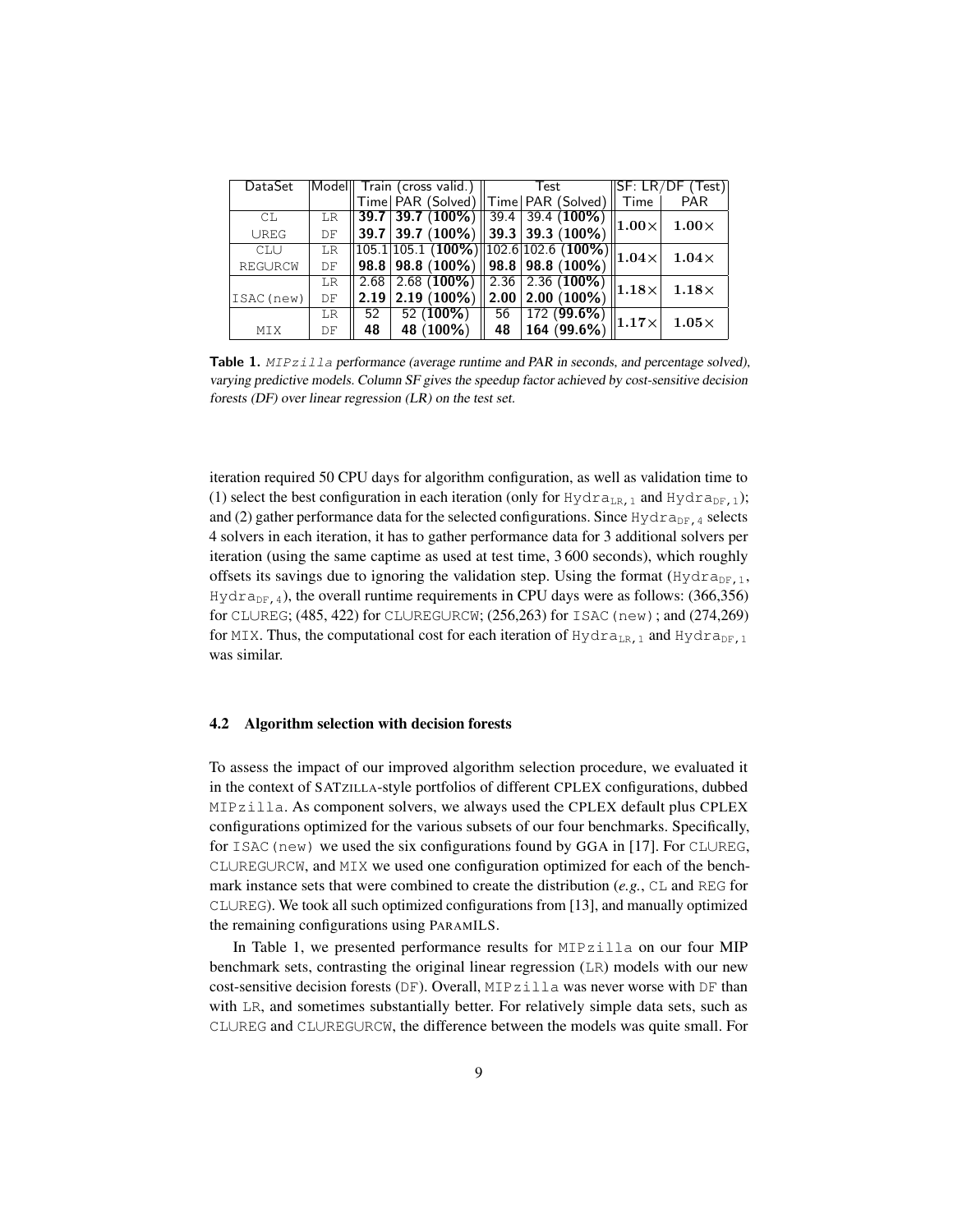|  |             |    | DataSet Model   Train (cross valid.)    Test    SF: LR/<br> Time  PAR (Solved)    Time  PAR (Solved)    Time |  |                                                          |  |  |  |  | SF: LR/DF (Test)                                                  |
|--|-------------|----|--------------------------------------------------------------------------------------------------------------|--|----------------------------------------------------------|--|--|--|--|-------------------------------------------------------------------|
|  |             |    |                                                                                                              |  |                                                          |  |  |  |  | <b>PAR</b>                                                        |
|  |             |    |                                                                                                              |  |                                                          |  |  |  |  | LR 172 332 (99.5%) 177 458 (99.1%) 1.08× 1.13×                    |
|  | <b>RAND</b> | DF |                                                                                                              |  | $\parallel$ 147   308 (99.5%)   164   405 (99.3%)        |  |  |  |  |                                                                   |
|  |             |    |                                                                                                              |  |                                                          |  |  |  |  | $\frac{DE}{LR}$ 518 2224 (94.7%) 549 2858 (92.9%) 1.16 \[ 1.26 \] |
|  | <b>HAND</b> | DF |                                                                                                              |  | $\ $ 363 $ $ 1327 (97.0%) $\ $ 475 $ $ 2268 (94.4%) $\ $ |  |  |  |  |                                                                   |
|  |             |    |                                                                                                              |  |                                                          |  |  |  |  |                                                                   |
|  | INDU        |    |                                                                                                              |  |                                                          |  |  |  |  | LR 459 2195 (94.6%) 545 3085 (92.1%) 1.12 1.34 ×                  |

Table 2. SATZILLA performance (average runtime and PAR in seconds, and percentage solved), varying predictive models. Column SF gives the speedup factor achieved by cost-sensitive decision forests (DF) over linear regression (LR) on the test set.

more heterogeneous data sets,  $MIPz111a$  performed much better with DF than with LR:  $e.g., 18\%$  and 17% better in terms of final portfolio runtime in the case of ISAC (new) and MIX. Overall, our new cost-sensitive classification-based algorithm selection was clearly preferable to the previous mechanism based on linear regression. In further experiments, we also evaluated alternate approaches based on random regression forests (trained separately for each algorithm as in the linear regression approach), decision forests without costs, and support vector machines (SVMs) both with and without costs. We found that the cost-sensitive variants always outperformed the cost-free ones. In these more extensive experiments, we observed that cost-sensitive DF always performed very well and linear regression performed inconsistently, with especially poor performance on heterogenous data sets.

Our improvements to the algorithm selection procedure, although motivated by the application to MIP, were in fact problem independent. We therefore conducted an additional experiment to evaluate the effectiveness of SATZILLA based on our new cost-sensitive decision forests, compared to the original version using linear regression models. We used the same data used for building  $SATz$ illa $2009$  [29]. The number of training/test instances were 1211/806 (RAND category with 17 candidate solvers), 672/447 (HAND category with 13 candidate solvers) and 570/379 (INDU category with 10 candidate solvers). Table 2 shows that by using our new cost-sensitive decision forest, we improved SATZILLA's performance 29% (in average over three categories) in terms of PAR over the previous (competition-winning) version of SATZILLA; for the important industrial category, we observed PAR improvements of 34%. Because there exists no highly parameterized SAT solver with strong performance across problem classes (analogous to CPLEX for MIP), we did not investigate HYDRA for SAT.  $2$  However, we noted that this paper's findings suggest that there is merit in constructing such highly parameterized solvers for SAT and other NP-hard problems.

 $2$  The closest to a SAT equivalent of what CPLEX is for MIP would be MiniSAT [5], but it does not expose many parameters and does not perform well for random instances. The highly parameterized SATenstein solver [18] cannot be expected to perform well across the board for SAT; in particular, local search is not the best method for highly structured instances.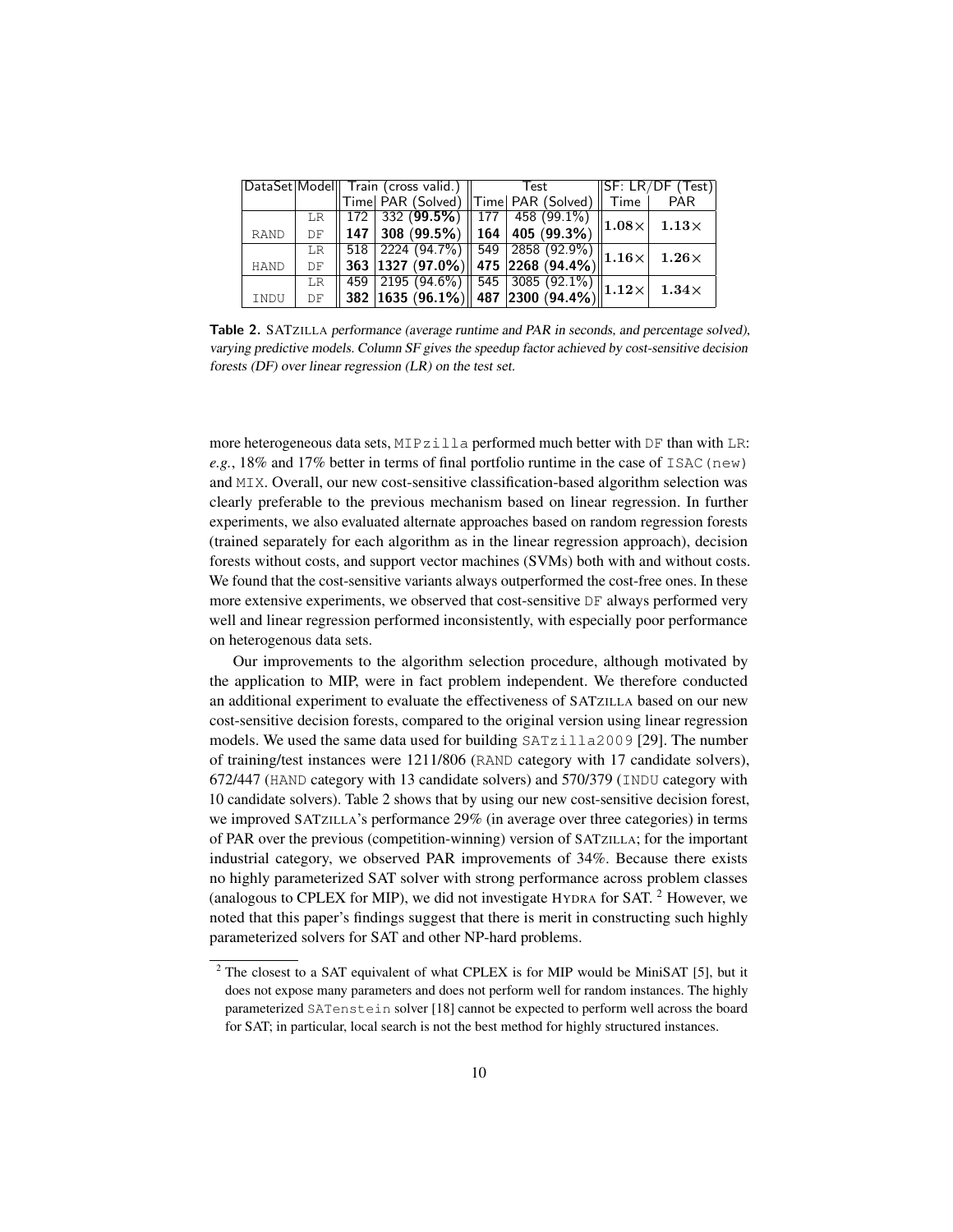| DataSet     | Solver                 |      | Train (cross valid.) | Test |  |                   |
|-------------|------------------------|------|----------------------|------|--|-------------------|
|             |                        |      | Time PAR (Solved)    |      |  | Time PAR (Solved) |
|             | Default                | 424  | 1687 (96.7%)         | 424  |  | 1493 (96.7%)      |
| CL          | ParamILS               | 145  | 339 (99.4%)          | 134  |  | 296 (99.5%)       |
| UREG        | Hydra <sub>DF.1</sub>  | 64   | 97 (99.9%)           | 63   |  | 63 (100%)         |
|             | Hydrapr.4              | 42   | 42 (100%)            | 48   |  | 48 (100%)         |
|             | MIPzilla               | 40   | 40 (100%)            | 39   |  | 39 (100%)         |
|             | Oracle                 | 33   | 33 (100%)            | 33   |  | 33 (100%)         |
|             | (MIPzilla)             |      |                      |      |  |                   |
| CL          | Default                | 405  | 1532 (96.5%)         | 406  |  | 1424 (96.9%)      |
| <b>UREG</b> | ParamILS               | 148  | 148 (100%)           | 151  |  | 151 (100%)        |
| URCW        | Hydra <sub>DF, 1</sub> | 89   | 89 (100%)            | 95   |  | 95 (100%)         |
|             | Hydra <sub>DF.4</sub>  | 106  | 106 (100%)           | 112  |  | 112 (100%)        |
|             | MIPzilla               | 99   | 99 (100%)            | 99   |  | 99 (100%)         |
|             | Oracle                 | 89   | 89 (100%)            | 89   |  | 89 (100%)         |
|             | (MIPzilla)             |      |                      |      |  |                   |
|             | Default                | 3.98 | $3.98(100\%)$        | 3.77 |  | 3.77(100%)        |
| <b>TSAC</b> | ParamILS               | 2.06 | $2.06(100\%)$        | 2.13 |  | $2.13(100\%)$     |
| (new)       | Hydra <sub>IR.1</sub>  | 1.67 | $1.67(100\%)$        | 1.52 |  | 1.52(100%)        |
|             | Hydra <sub>DF, 1</sub> | 1.2  | $1.2(100\%)$         | 1.42 |  | $1.42(100\%)$     |
|             | Hydra <sub>DF.4</sub>  | 1.05 | $1.05(100\%)$        | 1.17 |  | $1.17(100\%)$     |
|             | MIPzilla               | 2.19 | $2.19(100\%)$        | 2.00 |  | $2.00(100\%)$     |
|             | Oracle                 | 1.83 | $1.83(100\%)$        | 1.81 |  | $1.81(100\%)$     |
|             | (MIPzilla)             |      |                      |      |  |                   |
|             | Default.               | 182  | 992 (97.5%)          | 156  |  | 387 (99.3%)       |
|             | ParamILS               | 139  | 717 (98.2%)          | 126  |  | 357 (99.3%)       |
| MIX         | Hydra <sub>LR,1</sub>  | 74   | 74 (100%)            | 90   |  | 205 (99.6%)       |
|             | $Hydra_{DF,1}$         | 60   | $60(100\%)$          | 65   |  | 181 (99.6%)       |
|             | Hydra <sub>DF, 4</sub> | 53   | 53 (100%)            | 62   |  | 177 (99.6%)       |
|             | MIPzilla               | 48   | 48 (100%)            | 48   |  | 164 (99.6%)       |
|             | Oracle                 | 34   | 34 (100%)            | 39   |  | 155 (99.6%)       |
|             | (MIPzilla)             |      |                      |      |  |                   |

Table 3. Performance (average runtime and PAR in seconds, and percentage solved) of Hydra<sub>DF, 4</sub>, Hydra<sub>DF, 1</sub> and Hydra<sub>LR, 1</sub> after 5 iterations.

## 4.3 Evaluating HYDRA-MIP

Next, we evaluated our full  $Hydra_{DF,4}$  approach for MIP; on all four MIP benchmarks, we compared it to  $Hydra_{DF,1}$ , to the best configuration found by PARAMILS, and to the CPLEX default. For ISAC (new) and MIX we also assessed Hydra<sub>LR, 1</sub>. We did not do so for CL∪REG and CL∪REG∪RCW because, based on the results in Table 1, we expected the DF and LR models to perform almost identically. Table 3 presents these results. First, comparing  $Hydra_{DF,4}$  to PARAMILS alone and to the CPLEX default, we observed that  $Hydra_{DF,4}$  achieved dramatically better performance, yielding between 2.52-fold and 8.83-fold speedups over the CPLEX default and between 1.35-fold and 2.79-fold speedups over the configuration optimized with PARAMILS in terms of average runtime. Note that (due probably to the heterogeneity of the data sets) the built-in CPLEX self-tuning tool was unable to find any configurations better than the default for any of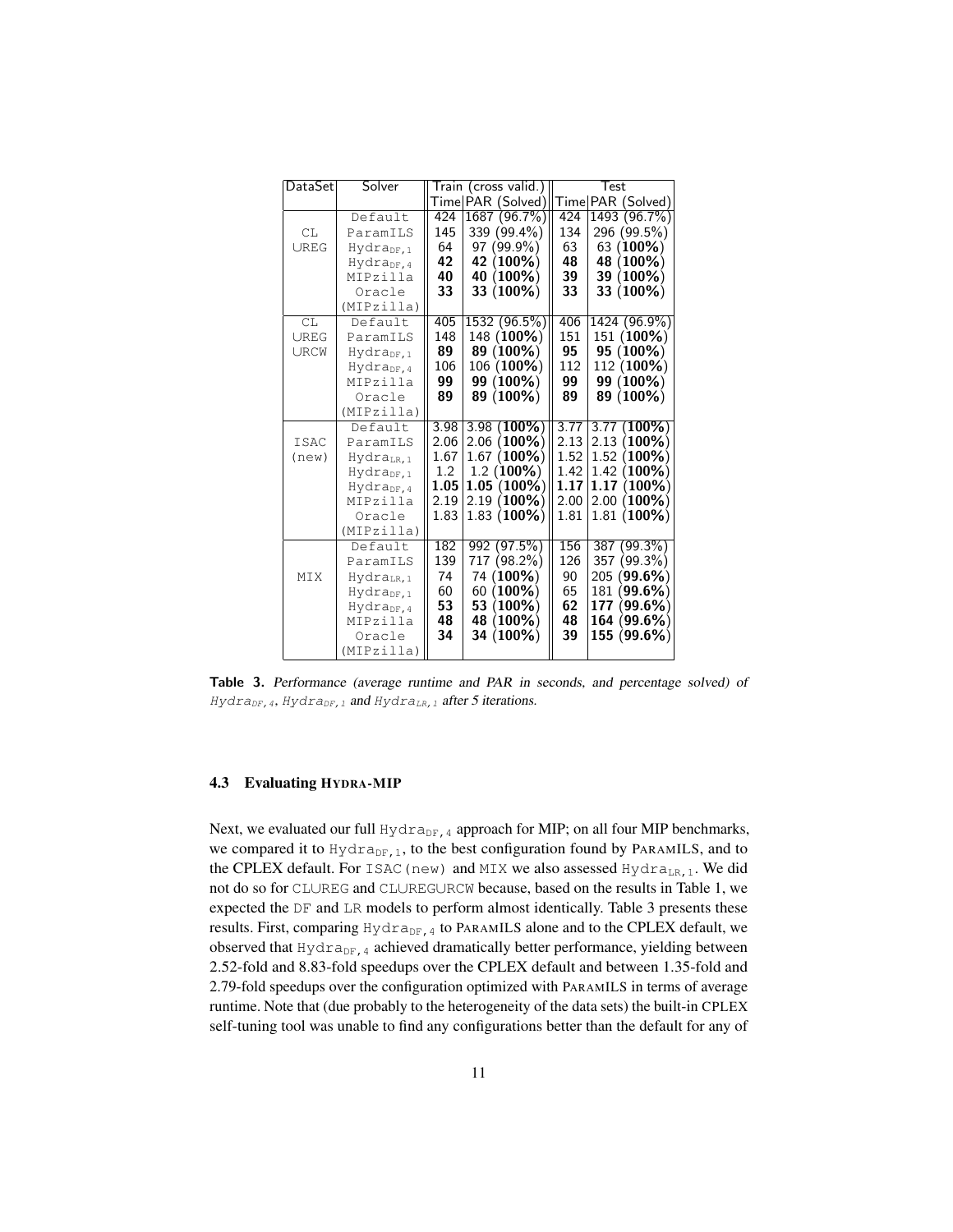

Fig. 1. Performance per iteration for  $HydrapF,4$ ,  $HydrapF,1$  and  $HydrapF,1$ , evaluated on test data.

our four data sets. Compared to  $Hydra_{LR,1}$ , Hydra<sub>DF, 4</sub> yielded a 1.3-fold speedup for ISAC (new) and a 1.5-fold speedup for MIX. Hydra $_{\text{DF, 4}}$  also typically performed better than our intermediate procedure  $Hydr a_{DF,1}$ , with speedup factors up to 1.21 (ISAC(new)). However, somewhat surprisingly, it actually performed worse for one distribution, CL∪REG∪RCW. We analyzed this case further and found that in Hydra<sub>DF, 4</sub>, after iteration three PARAMILS did not find any configurations that would further improve the portfolio, even with a perfect algorithm selector. This poor PARAMILS performance could be explained by the fact that HYDRA's dynamic performance metric only rewarded configurations that made progress on solving some instances better; almost certainly starting in a poor region of configuration space, PARAMILS did not find configurations that made progress on *any* instances over the already strong portfolio, and thus lacked guidance towards better regions of configuration space. We believed that this problem could be addressed by means of better configuration procedures in the future.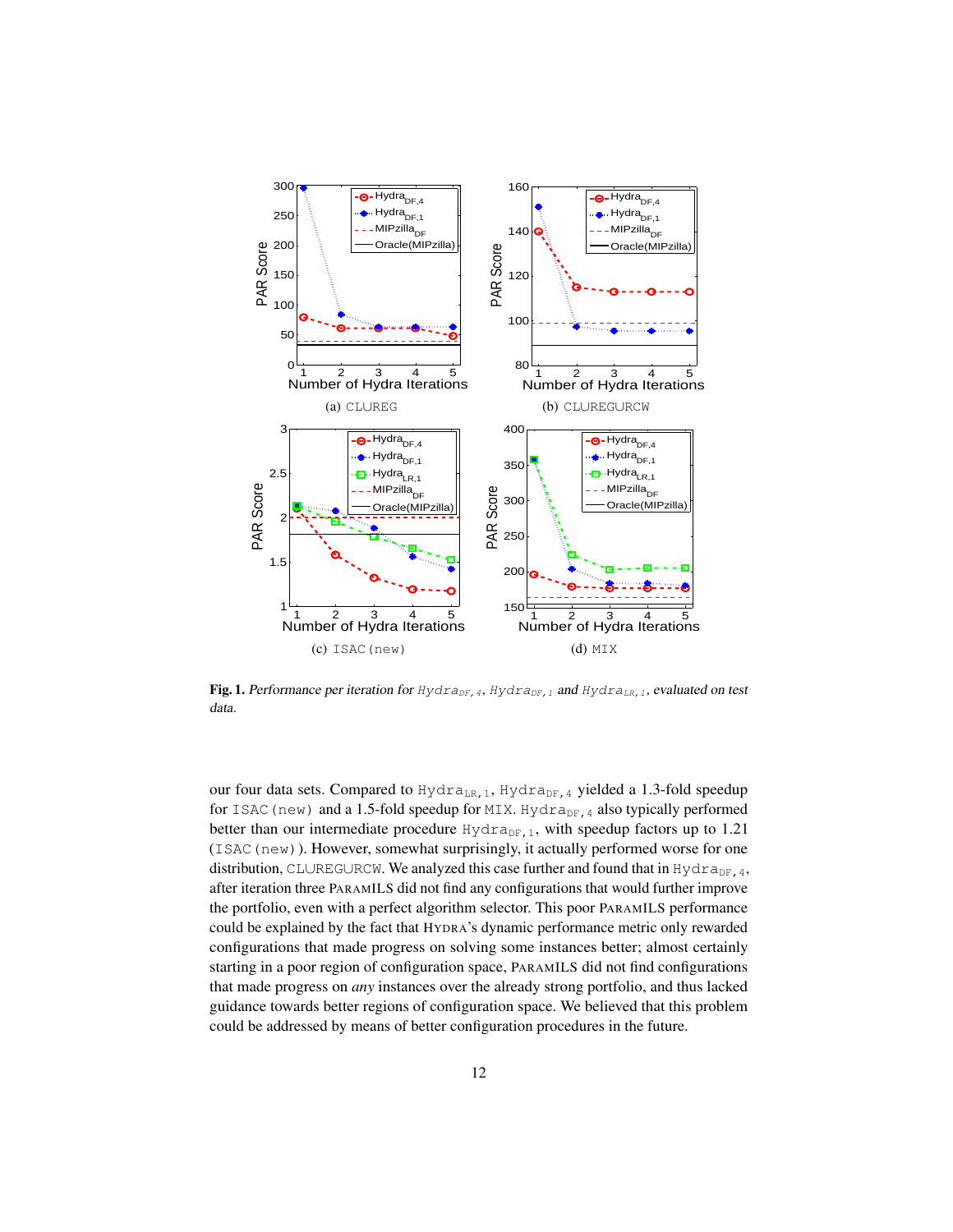Figure 1 shows the test performance the different HYDRA versions achieved as a function of their number of iterations, as well as the performance of the MIPzilla portfolios we built manually. When building these MIPzilla portfolios for CL∪REG, CL∪REG∪RCW, and MIX, we exploited ground truth knowledge about the constituent subsets of instances, using a configuration optimized specifically for each of these subsets. As a result, these portfolios yielded very strong performance. Although our various HYDRA versions did not have access to this ground truth knowledge, they still roughly matched MIPzilla's performance (indeed, Hydra<sub>DF, 1</sub> outperformed MIPzilla on CL∪REG). For ISAC(new), our baseline MIPzilla portfolio used CPLEX configurations obtained by ISAC [17]; all HYDRA versions clearly outperformed MIPzilla in this case, which suggests that its constituent configurations are suboptimal. For ISAC (new), we observed that for (only) the first three iterations,  $Hydra<sub>LR,1</sub>$  outperformed  $Hydra_{DF,1}$ . We believed that this occurred because in later iterations the portfolio had stronger solvers, making the predictive models more important. We also observed that Hydra<sub>DF</sub>, 4 consistently converged more quickly than Hydra<sub>DF</sub>, 1 and Hydra<sub>LR, 1</sub>. While Hydra<sub>DF,4</sub> stagnated after three iterations for data set CL∪REG∪RCW (see our discussion above), it achieved the best performance at every given point in time for the three other data sets. For ISAC (new), Hydra<sub>DF, 1</sub> did not converge after 5 iterations, while  $Hydra_{DF,4}$  converged after 4 iterations and achieved better performance. For the other three data sets,  $Hydra_{DF,4}$  converged after two iterations. The performance of Hydra<sub>DF,4</sub> after the first iteration (i.e., with 4 candidate solvers available to the portfolio) was already very close to the performance of the best portfolios for MIX and CL∪REG.

#### 4.4 Comparing to ISAC

We spent a tremendous amount of effort attempting to compare  $Hydra_{DF,4}$  with ISAC [17], since ISAC is also a method for automatic portfolio construction and was previously applied to a distribution of MIP instances. ISAC's authors supplied us with their their training instances and the CPLEX configurations their method identified, but are generally unable to make their code available to other researchers and, as mentioned previously, were unable to recover their test data. We therefore compared  $Hydr a_{DF,4}$ 's and ISAC's relative speedups over the CPLEX default (thereby controlling for different machine architectures) on their training data. We note that  $Hydra_{DF,4}$  was given only 2/3 as much training data as ISAC (due to the need to recover a test set from [17]'s original training set); the methods were evaluated using only the original ISAC training set; the data set is very small, and hence high-variance; and all instances were quite easy even for the CPLEX default. In the end,  $HydrapF,4$  achieved a 3.6-fold speedup over the CPLEX default, as compared to the 2.1-fold speedup reported in [17].

As shown in Figure 1, all versions of HYDRA performed much better than a MIPzilla portfolio built from the configurations obtained from ISAC's authors for the ISAC ( $new$ )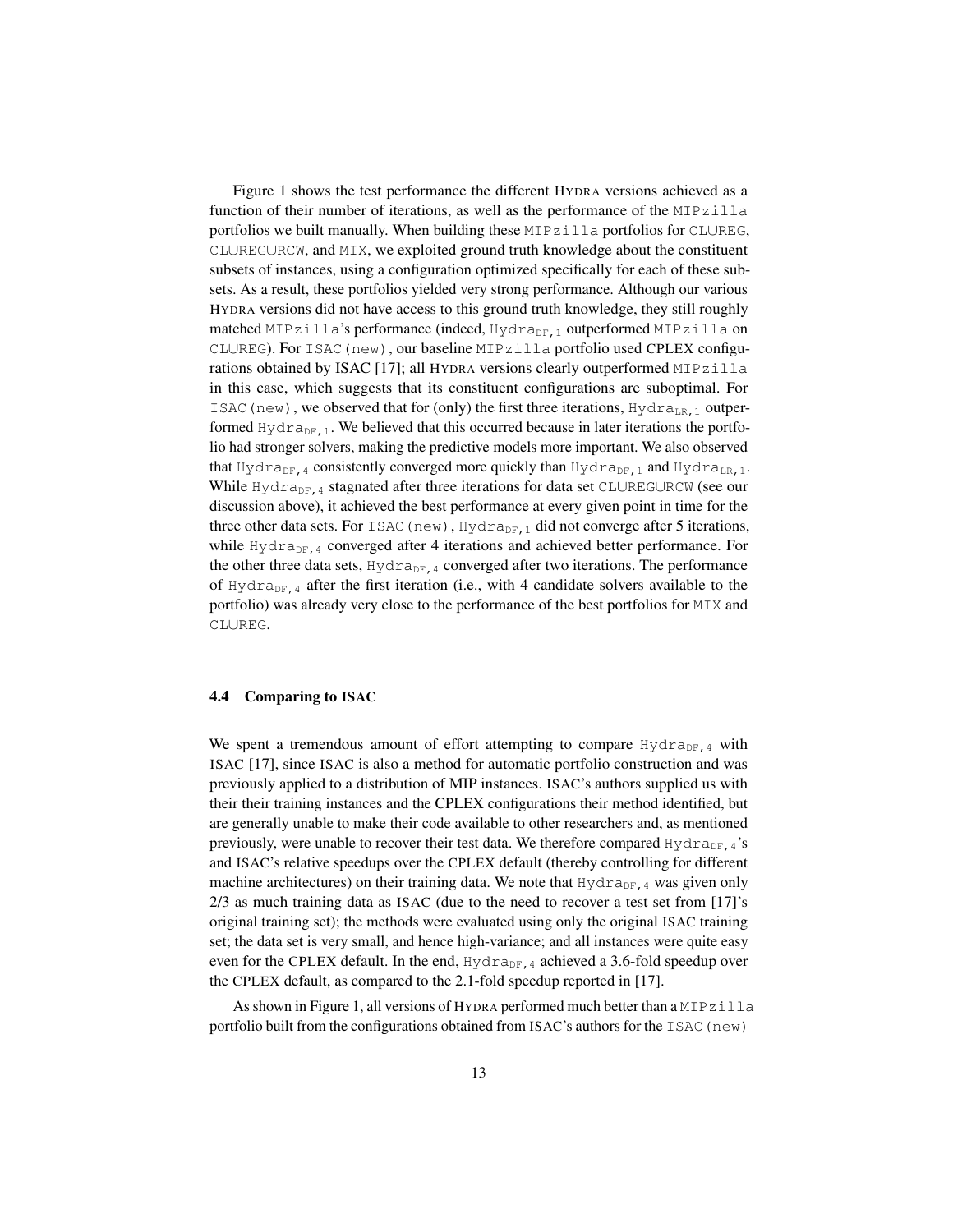dataset. In fact, even a perfect oracle of these configurations only achieved an average runtime of 1.82 seconds, which is a factor of 1.67 slower than Hydra<sub>DF, 4</sub>.

# 5 Conclusion

In this paper, we showed how to extend HYDRA to achieve strong performance for heterogeneous MIP distributions, outperforming CPLEX's default, PARAMILS alone, ISAC and the original HYDRA approach. This was done using a cost-sensitive classification model for algorithm selection (which also lead to performance improvements in SATZILLA), along with improvements to HYDRA's convergence speed. In future work, we plan to investigate more robust selection criteria for adding multiple solvers in each iteration of  $Hydra_{DF, k}$  that consider both performance improvement and performance correlation. Thus, we may be able to avoid the stagnation we observed on CL∪REG∪RCW. We expect that  $Hydra_{DF,k}$  can be further strengthened by using improved algorithm configurators, such as model-based procedures. Overall, the availability of effective procedures for constructing portfolio-based algorithm selectors, such as our new HYDRA, should encourage the development of highly parametrized algorithms for other prominent NP-hard problems in AI, such as planning and CSP.

# References

- 1. K. Ahmadizadeh, C. Dilkina, B.and Gomes, and A. Sabharwal. An empirical study of optimization for maximizing diffusion in networks. In *CP*, 2010.
- 2. C. Ansotegui, M. Sellmann, and K. Tierney. A gender-based genetic algorithm for the automatic configuration of solvers. In *CP*, pages 142–157, 2009.
- 3. M. Birattari, Z. Yuan, P. Balaprakash, and T. Stüzle. *Empirical Methods for the Analysis of Optimization Algorithms*, chapter F-race and iterated F-race: an overview. 2010.
- 4. L. Breiman. Random forests. *Machine Learning*, 45(1):5–32, 2001.
- 5. N. Eén and N. Sörensson. An extensible SAT-solver. In *Proceedings of the 6th Intl. Conf. on Theory and Applications of Satisfiability Testing, LNCS*, volume 2919, pages 502–518, 2004.
- 6. C. Gebruers, B. Hnich, D. Bridge, and E. Freuder. Using CBR to select solution strategies in constraint programming. In *ICCBR*, pages 222–236, 2005.
- 7. A. Gilpin and T. Sandholm. Information-theoretic approaches to branching in search. *Discrete Optimization*, 2010. doi:10.1016/j.disopt.2010.07.001.
- 8. C. P. Gomes, W. van Hoeve, and A. Sabharwal. Connections in networks: A hybrid approach. In *CPAIOR*, 2008.
- 9. A. Guerri and M. Milano. Learning techniques for automatic algorithm portfolio selection. In *ECAI*, pages 475–479, 2004.
- 10. E. Horvitz, Y. Ruan, C. P. Gomes, H. Kautz, B. Selman, and D. M. Chickering. A Bayesian approach to tackling hard computational problems. In *UAI*, pages 235–244, 2001.
- 11. F. Hutter. *Automated Configuration of Algorithms for Solving Hard Computational Problems*. PhD thesis, University Of British Columbia, Computer Science, 2009.